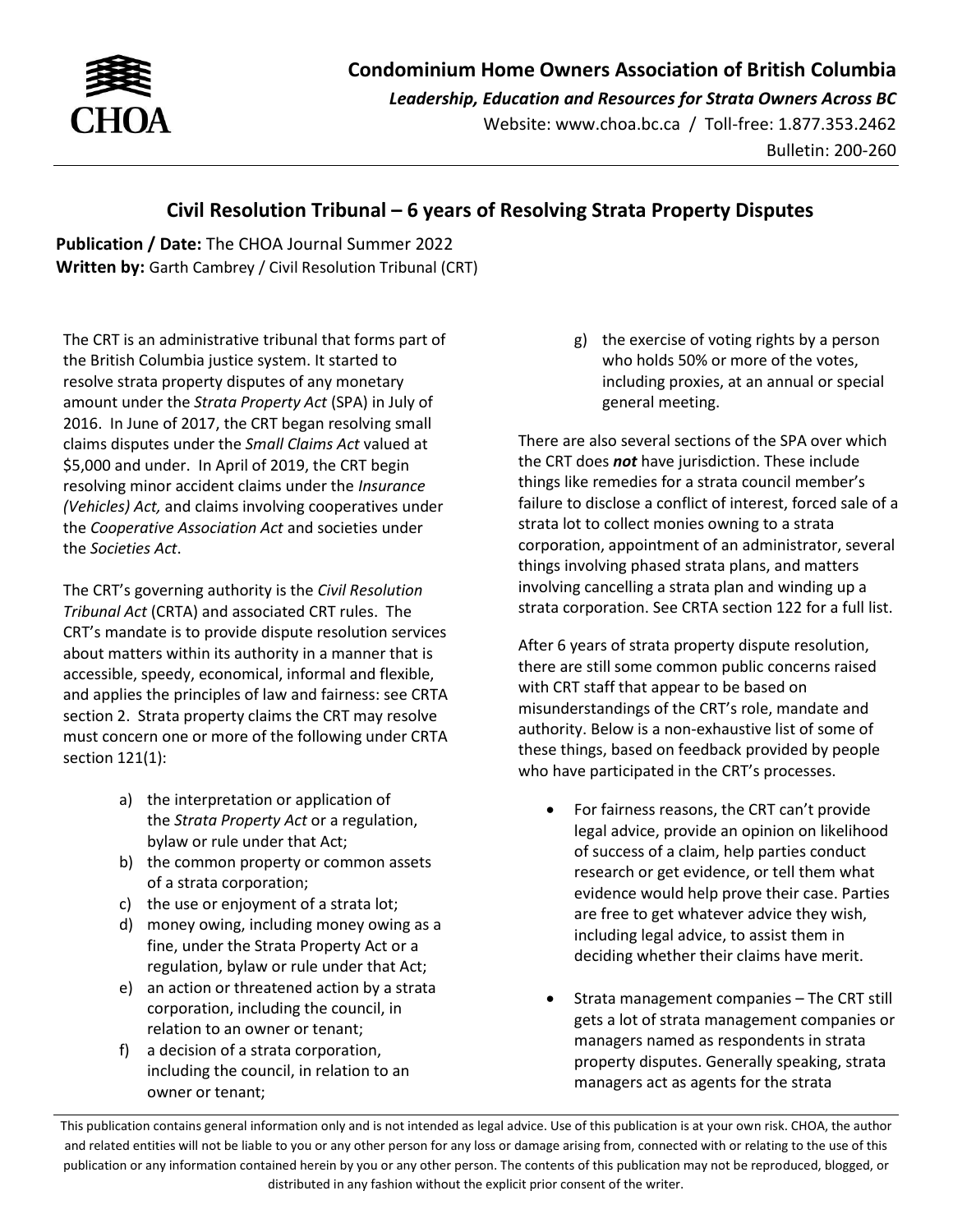

corporation under a contract, so the letters they write, and actions they take, are considered to be written or taken on behalf of the strata corporation. Typically, only strata corporations can file a CRT dispute against a strata management company, for example under breach of contract. However, that claim could fall under the CRT's small claims jurisdiction provided it was for \$5,000 or less.

- General misconceptions around evidence Parties sometimes say things in their submissions like "I have a witness, here's their number, call them" or, "I have evidence about xx if you need it". Parties are given a fixed period to provide evidence, and are required to provide all relevant evidence in their possession that may prove or disprove an issue in the dispute, even if the evidence does not support their position: see CRT rule 8.1
- Some of the early misconceptions about the CRT being the "strata police" or investigating conduct or behaviour in strata corporations still linger. The CRT does not investigate claims, but rather it assists parties to resolve them. If that is not possible, a tribunal member can make a binding decision that is enforceable in court.
- Another common concern is CRTA section 92, which makes it an offence to provide false or misleading evidence in a CRT proceeding. The CRT does not have authority to enforce that section of the CRTA. It is up to the appropriate law enforcement agency to investigate and pursue alleged violations of section 92.
- Enforcement of CRT orders, and other postdecision processes such as judicial review proceedings, are also controlled by the courts, and the CRT can't help parties navigate them. The CRT does not have authority to enforce its own orders. That must done by the appropriate court: see CRTA section 57. For

judicial review, the typical remedy if a CRT decision is set aside by the court, is that the dispute is remitted back to the CRT for a new decision.

- The CRT doesn't control what's in the SPA, CRTA and other legislation – that is up to the government, through the Legislature. The CRT only makes decisions based on applicable legislation and case law.
- Jurisdiction A decision-maker is often required to interpret the CRT's jurisdiction contained in legislation and assess case law. For example, claims under SPA section 31 about a strata council member's standard of care are not contained in CRTA section 122, but the BC Supreme Court has determined that individual owners do not have legal authority to make claims for breaches of section 31: see for example *Rochette v. Bradburn*, 2021 BCSC 1752. Also, bullying and harassment between council members and owners is a common allegation, but it's generally not within the CRT's jurisdiction unless there's a strata bylaw in force. There are many decisions about the CRT's jurisdiction.
- The CRT receives numerous applications about disputes between strata lot owners that don't include the strata corporation. For example, water damage from a strata lot that only affects one other strata lot, where the strata corporation's insurance policy isn't triggered. The CRT's current approach to these strata lot owner disputes has been addressed in decisions such as *Almeer v. Zhang*, 2021 BCCRT 435, and others. The CRT has found that an application under its strata property dispute jurisdiction must involve the SPA, which many owner-owner disputes do not. However, a dispute between strata lot owners could likely fall within the CRT's small claims jurisdiction, if the value of the claim is under \$5,000.